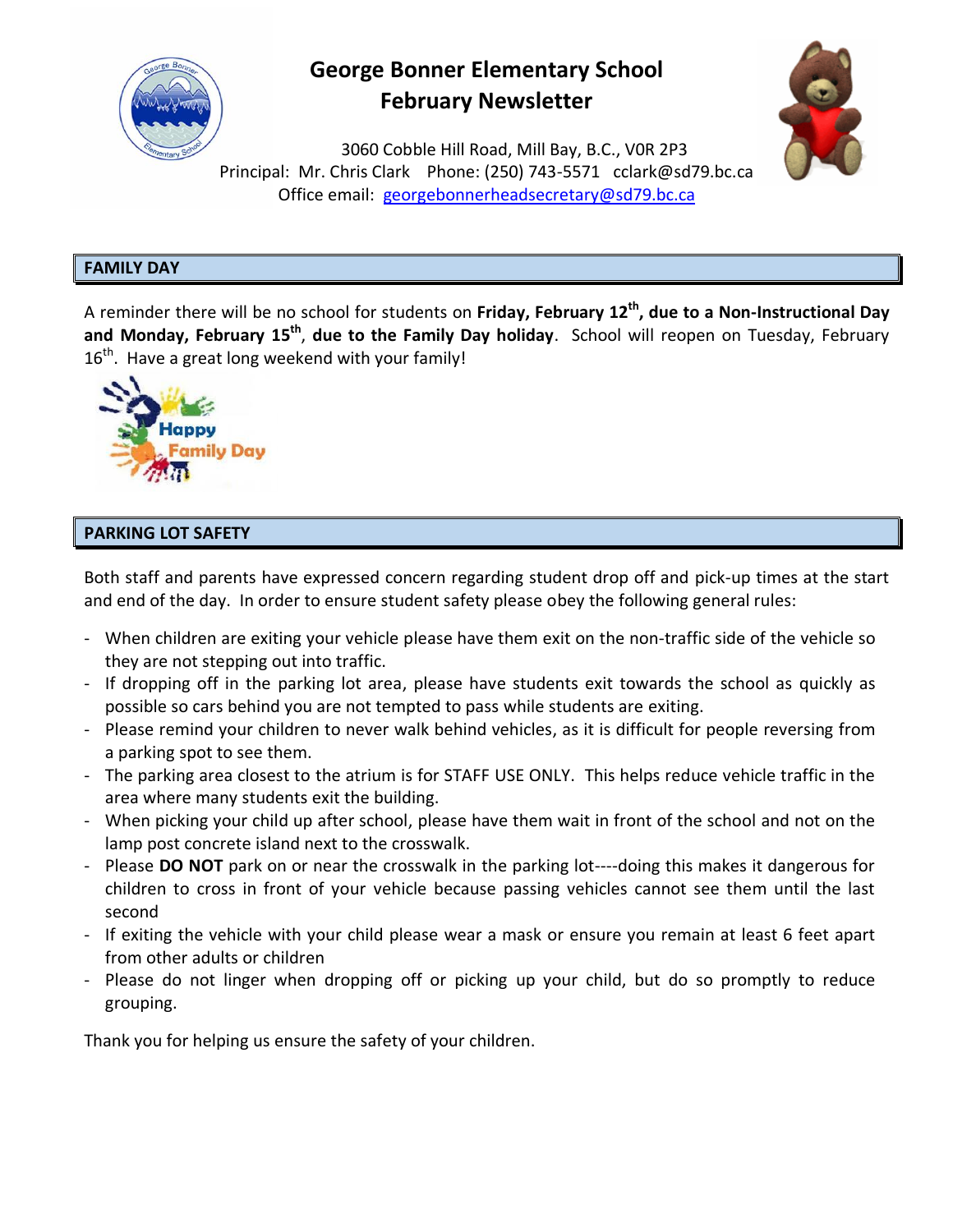## **KINDERGARTEN REGISTRATION**



Although the scheduled kindergarten registration period has now ended, please note that Kindergarten Registration for the 2021/2022 school year will continue until September. Kindergarten registrations will be accepted from families that live within our school catchment area and from those with siblings presently attending with out-of-area approval (the same as previous years).

Any family wishing to register their child in a different school may apply to do so until May 30<sup>th</sup>. An outof-area request form is available at www.sd79.bc.ca. A reminder that preference for registrations will be given to those children who reside in the school catchment. Second priority goes to those families who have siblings already attending the school for the 2020/2021 school year.

Please bring proof of residency (such as a driver's license or BC hydro bill) and a copy of your child's birth certificate and their BC Services card when you register.

Should you have further questions, please call the school.

#### **SPIRIT DAYS**



Friday, January 22<sup>nd</sup> was "Crazy Hat and Hair Day" at Bonner. Students were encouraged to wear any type of hat or show off their crazy hair. Thank you to the many students and staff who took the opportunity to show their school spirit. Well done everyone! The next spirit day will be on Thursday, February  $11<sup>th</sup>$  and the theme will be Red/White day in order to coincide with Valentine's Day.

#### **PINK SHIRT DAY**

The original pink shirt event was organized by David Shepherd and Travis Price of Berwick, Nova Scotia, who in 2007 bought and distributed 50 **pink shirts** after a male ninth grade student Chuck McNeill was

bullied for wearing a **pink shirt** during the first day of school. Since then, the idea has grown each year with worldwide support and participation. Countries across the globe are now organizing anti-bullying fundraisers of their own including Japan, New Zealand, China, Panama, and numerous others. In fact, last year alone, people in almost 180 countries shared their support of Pink Shirt Day through social media posts and donations.



The PAC is offering pink shirts for purchase online: Order cutoff date is Feb. 14, 2021. <https://columbiapromotions.commonsku.com/shop/c8e9c4a2-e317-4564-9674-b6482afacdaf>

**On February 24, 2021, we encourage everyone to practice kindness and wear pink to symbolize that you do not tolerate bullying.**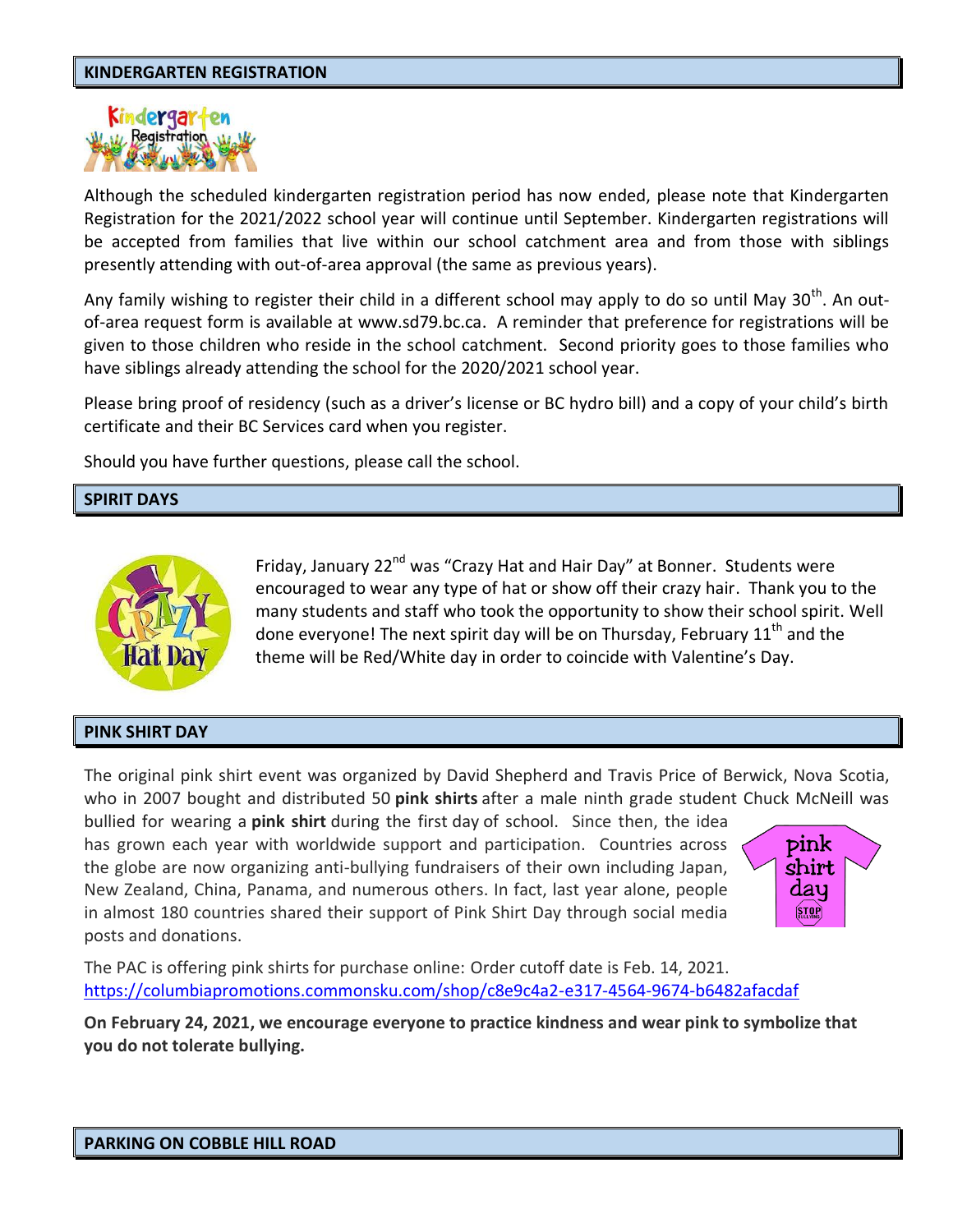If you park on Cobble Hill Road when dropping off or picking up your children please ensure you are not blocking any driveways. Some of our neighbours have expressed concern about not being able to get in or out of their driveways at various times throughout the day. Thank you for being considerate of our neighbour's space.

## **SPORTS AND CLUBS**

At this time of year in a typical school year there are usually many clubs, activities and sports happening for students before school, at lunch and after school. Unfortunately, the safety protocols required to keep students, staff and parents safe have drastically limited what staff are able to do outside of the classroom or their cohorts. However, the following clubs and activities are still happening. Thank you to all staff for volunteering your time

| Grade 7 Volleyball | Mrs. Merrett, Mr. Burgess-Tuesday's at Lunch                      |
|--------------------|-------------------------------------------------------------------|
| Grade 6 Volleyball | Mrs. Griffiths-Wednesday at lunch                                 |
| TC10K running club | Ms. Cadorette, Mrs. Merrett and Mrs. Joyce - Wednesday's at lunch |
| Grade 7 Rock Band  | Mr. D. Mcdonald -Thursday at lunch                                |
| Art                | Mrs. Merrett - Thursdays @ lunch                                  |

## **GEORGE BONNER BEARS TC10K TEAM**

George Bonner is once again putting together a team to run the Virtual TC 10K. The TC10K club is open to all grade 7's. Practices are Wednesdays at lunch and students are encouraged to run on their own during the week. If you would like to register for the Family 1.5km, 5km, or 10km or know anyone planning on running the race, and they want to join our Bonner Bears team, they can register at <https://runsport.ca/2021-tc10k>

If you have any other questions, please contact Ms. Cadorette at [ecadorette@sd79.bc.ca](mailto:ecadorette@sd79.bc.ca)

#### **NEXT PAC MEETING**

Yes, the PAC does a lot of Fundraising, but we do more than that. If you would like to be involved in supporting, encouraging and improving the quality of education and the well-being and safety of the students in our school, you are invited to attend the next PAC meeting, which will be held on Tuesday, February 16<sup>th</sup> at 6:30 pm via zoom.

## **YOUR PAC \$\$\$ AT WORK**

With your continued support in organizing and participating in the various PAC fundraisers. Your children have enjoyed many fun events. These events include field trips to the Shaw Discovery Center, Kerry Park skating rink, and Museum; many classroom crafts and celebrations. Many thanks for contributing in whatever way you can – every bit helps the children!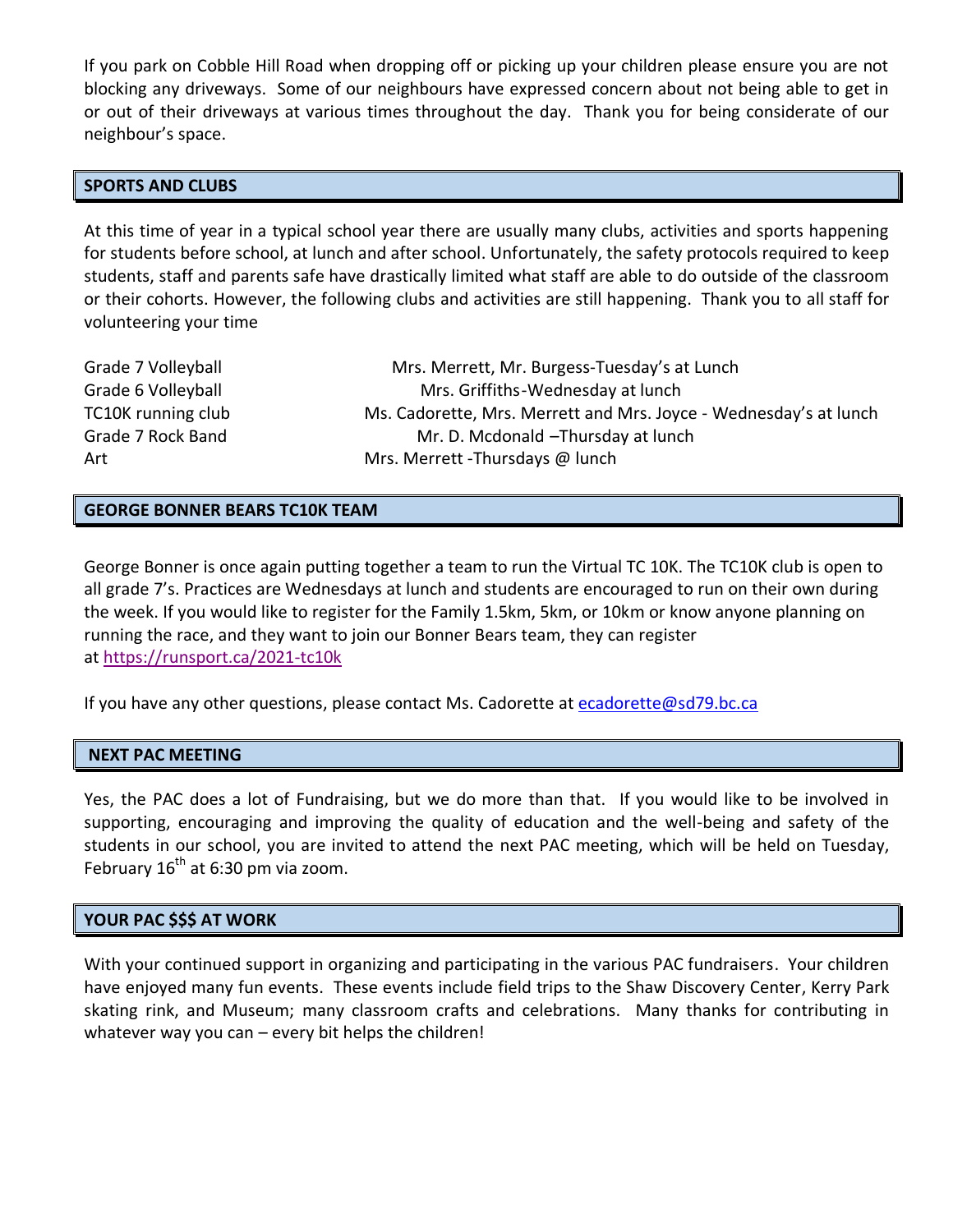## **COUNSELLOR'S CORNER – Ms. Barb Marchi**

Is Your Child Anxious?

Children who are anxious quite often need to feel in control of their situation. As children mature and are taught strategies, they are better able to accept what they cannot change.

Tips for Parents:

- Acknowledge your child's stress
- Listen to your child and stay calm
- Identify the feelings and help them name how they really feel (sad, worried, overwhelmed, etc.)
- Validate their feelings
- Try to maintain routines but be flexible when needed.
- Be careful not to put too much pressure on your child's grades or performances. Every child learns differently!

Feel free to contact me at: [bmarchi@sd79.bc.ca](mailto:bmarchi@sd79.bc.ca)

## **FREE EVENT**



**Free Event - Childhood Stress and Anxiety** ZOOM Presentation: **Childhood Stress & Anxiety Building Resilience, Empowering Strategies and Effective Supports** This presentation is tailored for adults who support children ages 5 -12 years old.

When: **Tuesday, February 9, 2021 6:30 - 8:00**

# **REGISTRATION REQUIRED** (copy and paste in browser)

https://www.eventbrite.ca/e/free-virtual-presentation-on-childhood-anxiety-by-julie-anne-richards-tickets-139264861951

 **George Bonner Elementary Monthly Calendar**

**February 2021**